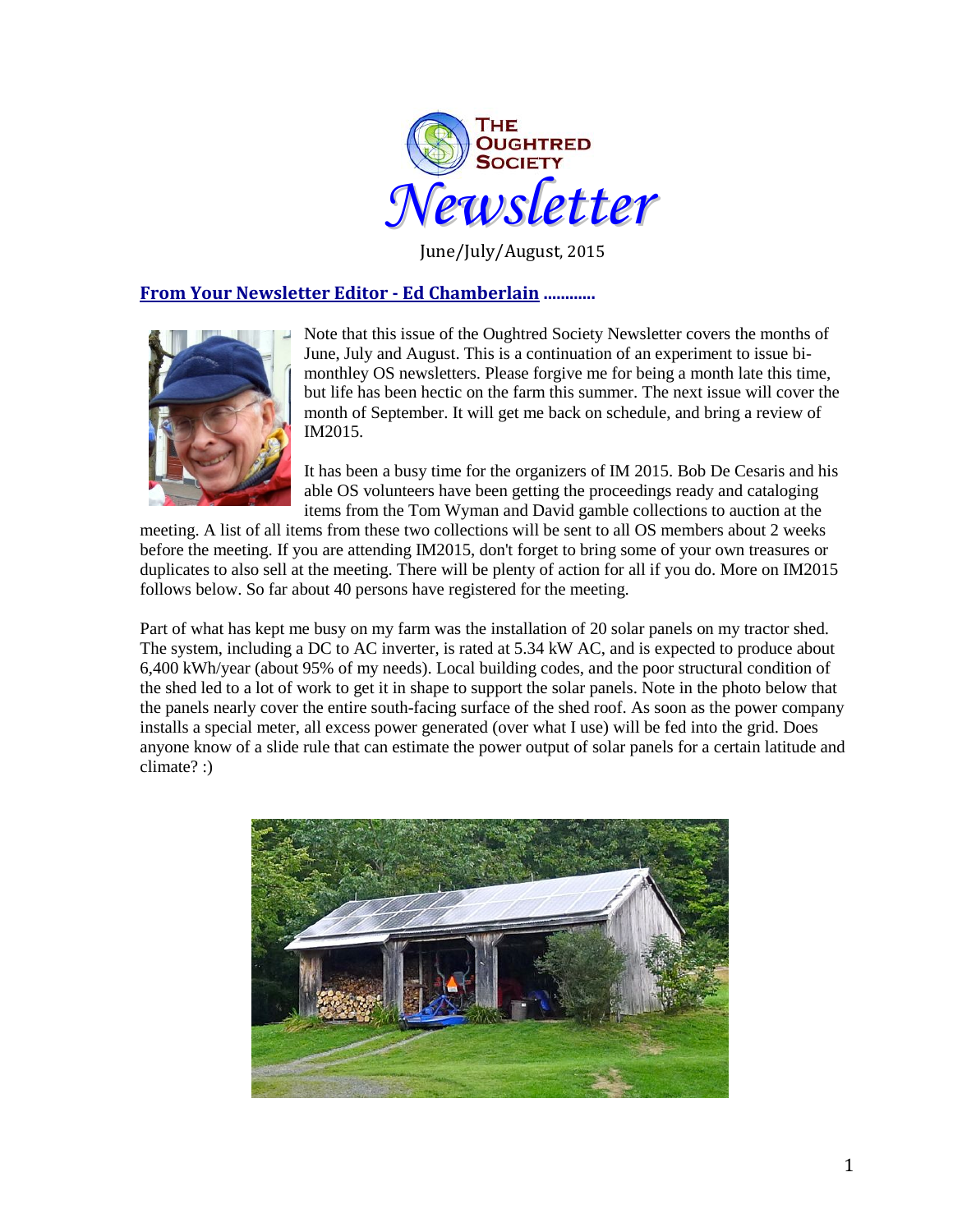## *Reported by Ed Chamberlain*

## **News from the Oughtred Society's President - Bob De Cesaris ............**

**ANNOUNCEMENT IM 2015 -- From Logarithms to Algorithms: Bridging 400 Years of Scientific and Computing Evolution**



The **Oughtred Society** is hosting the **"International Meeting of Slide Rule Collectors — IM 2015"** and the "**21st International Meeting for Collectors of Historical Calculating Instruments.**" In addition to a technical program, there will be special events and displays at the Computer History Museum in Mountain View, CA, a tour of Bob Otnes' impressive slide rule and calculator collection in Palo Alto, and a sale of important items from the Tom Wyman and David Gamble collections. **The meeting will be held from Thursday, September 24 through** 

**Sunday, September 27 at the Hyatt Regency SFO, 1333 Bayshore Highway, in Burlingame, CA.**

## **UPDATE: A LIST OF ITEMS FOR SALE FROM THE WYMAN AND GAMBLE COLLECTIONS WILL BE SENT TO ALL OS MEMBERS ABOUT 2 WEEKS BEFORE THE MEETING. THERE WILL BE ABOUT 130 ITEMS FROM TOM'S COLLECTION AND ABOUT 25 ITEMS FROM THE DAVID GAMBLE COLLECTION.**



San Francisco and its Golden Gate Bridge is just a few miles north of the hotel, and Stanford University and the Silicon Valley just a short ride to the south, Further north across the Golden Gate Bridge lies Napa Valley, with its scenic and tasty vineyards, and further north yet are the imposing Redwood forests. Further south is Monterey Bay and Big Sur. It is a grand place for a holiday.

#### **The following papers will be presented during the technical program:**

Three Specialized Slide Rules for Science and Engineering Richard Hughes Slide Rule Deaths **Robert James** Robert James The Calculation of Logarithms - Some Pedagogic Aspects Klaus Kühn Old Calculators & Democracy Nicola Marras The Schumacher Slide Rule Jerry McCarthy Logarithms and Log-Logs in the Founding Era of Sociology David McFarland ST or SRT Marion Moon Michael Scheffelt Werner H. Rudowski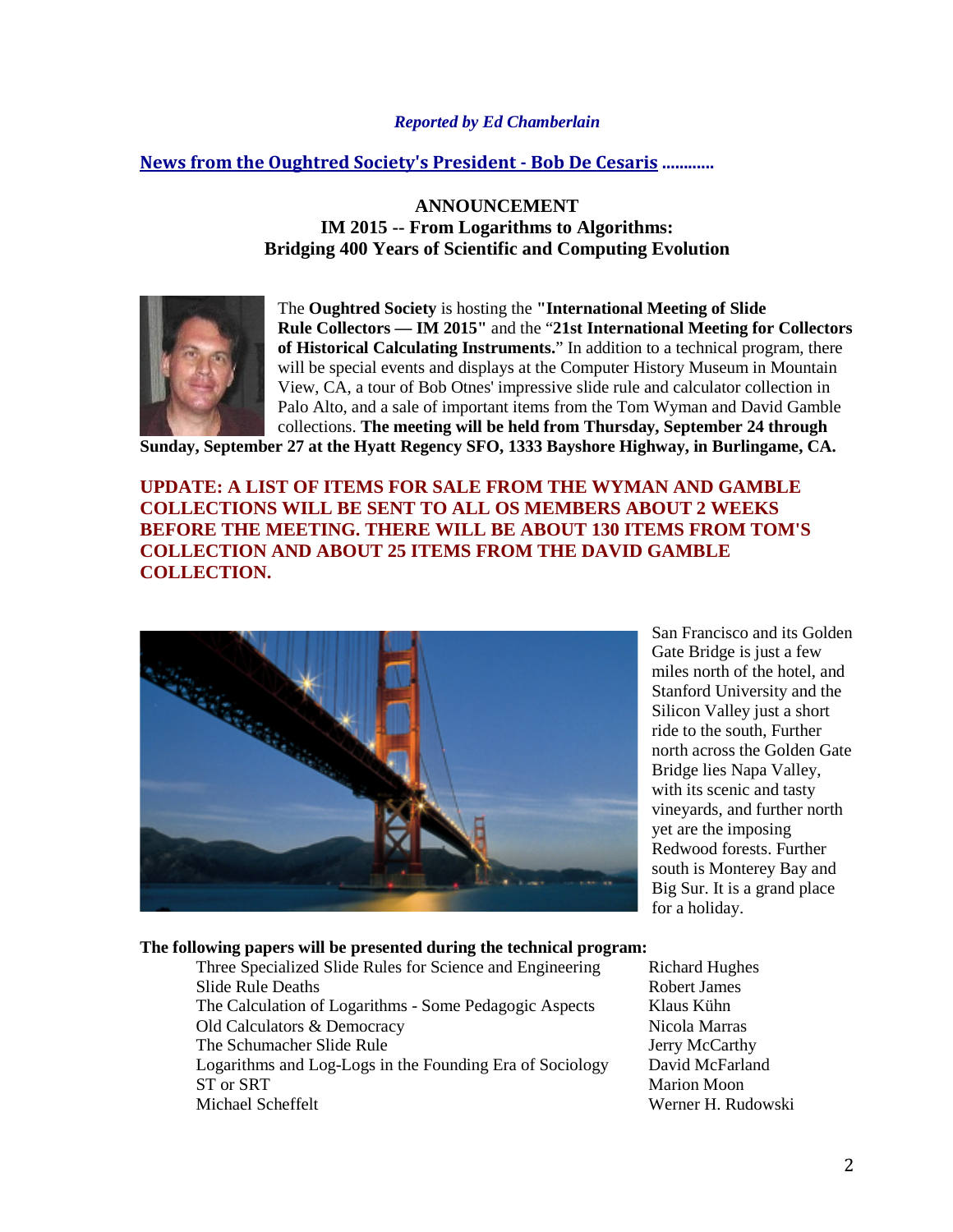The Schauer Scale Configuration The Schauer Scale Configuration A Slide Rule for Computer Memory: Logarithms for Algorithms David Sweetman

## **Meeting Registration Costs: Member - \$245, Spouse - \$125, Non-Member - \$295**

The conference registration costs include attendance to all activities at Hyatt SFO, all OS-sponsored events, breakfast and lunch on Friday, breakfast, lunch, and dinner on Saturday, refreshment breaks during the conference, and a digital copy on disk of the proceedings. Hard copies of the proceedings will also be available for purchase at the meeting. **Hotel room accommodations are not included as part of the meeting registration fee and will need to be handled separately by the attendee. See details below**

**You may register for the meeting on the Oughtred Society's web site using PayPal at <http://www.oughtred.org/meets.shtml>, or you may register by postal mail and send your fee by check or money order to:**

**The Oughtred Society 9 Stephens Ct. Roseville, CA 956**

## **Hotel Registration Details**



A block of rooms has been set-aside at the Hyatt Regency SFO for Oughtred Society members at a discount rate of \$199/night plus applicable taxes and fees. Members may access the hotel registration link below to learn more about the hotel and surrounding area, and to book, modify, or cancel their reservations. **Please note that the number of rooms available at this guaranteed rate are limited and we strongly urge attendees to book their rooms as early as possible to guarantee this excellent negotiated rate.** Bay Area

hotel prices can be quite high; for example, after the special OS room availability expires, room rates at Hyatt may be \$329 and higher. Hotel space in the Bay Area is limited and the area is routinely overbooked; therefore, early action on reserving a room is very highly recommended.

# **UPDATE !**

# **JUST A FEW ROOMS REMAIN AVAILABLE AT THE NEGOTIATED RATE !**

### **HOTEL REGISTRATION LINK**: **<https://resweb.passkey.com/go/OughtredSociety>**

### **The Schedule of Events for IM 2015 is as follows:**

**Thursday, September 24, 2015 - Arrival Day.** Small gatherings to be held in the afternoon and evenings for "Meet and Greet" sessions as members arrive and settle in. Additional details to be announced.

### **Friday, September 25, 2015 - IM 2015 Meeting, Hyatt SFO**

| $8:30 - 9:30$ AM         | Registration/Breakfast/Meet and Greet |
|--------------------------|---------------------------------------|
| $9:30-12:30$ PM          | Paper Sessions (with break)           |
| $12:30 - 1:45$ PM        | Lunch                                 |
| $1:45 - 4:00 \text{ PM}$ | Paper Sessions (with break)           |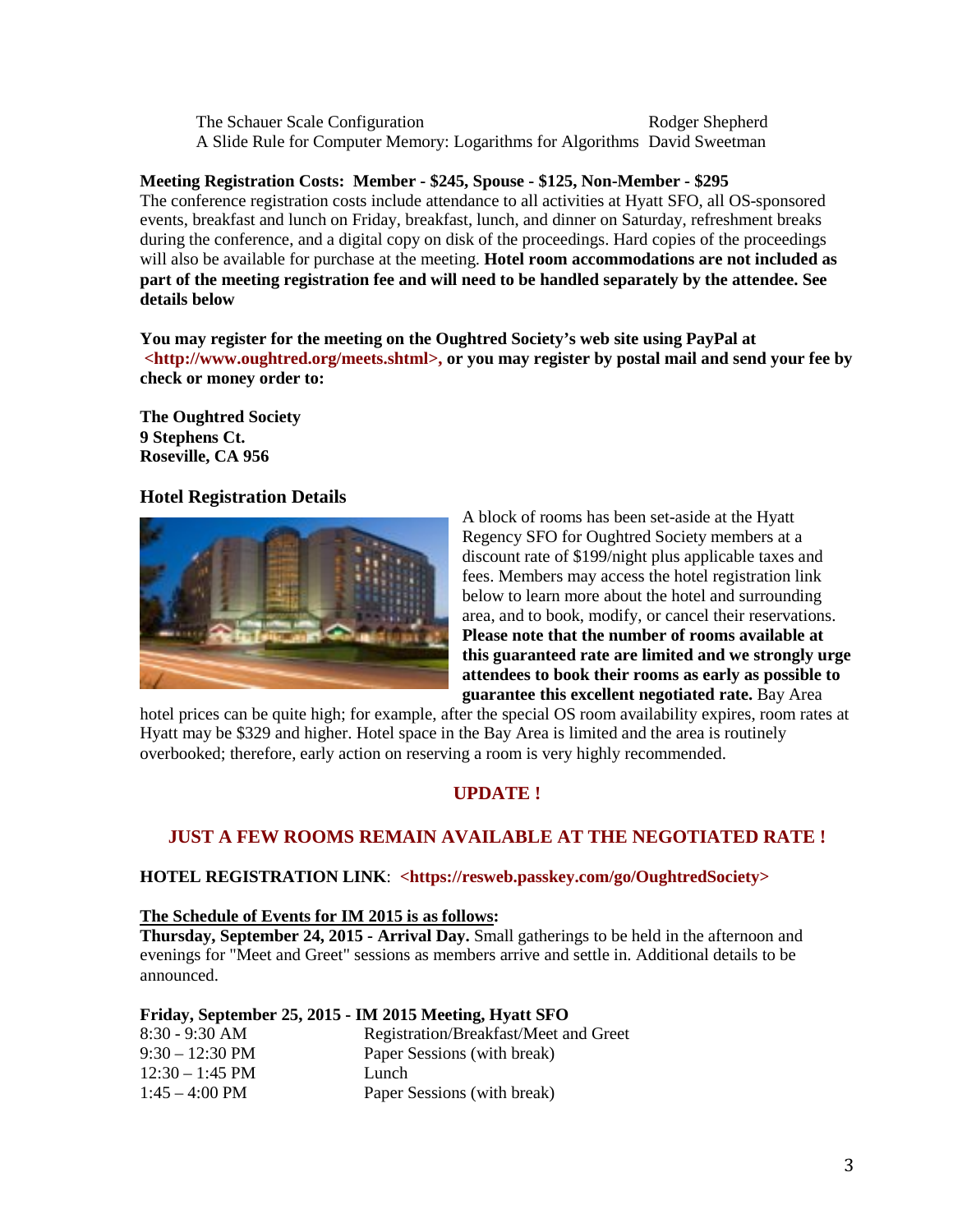### **Spouse/Partners Tour during Friday – Details being arranged.**



**Friday Evening – Tour of Bob Otnes Slide Rule and Calculator Collection – Home of Bob Otnes, Palo Alto, CA.**  Bob's collection is one of the best private collections of rare and unusual slide rules and mechanical calculating devices in the world, and he has generously invited the IM 2015 participants to share in his finds and stories behind the pieces. At left is a photo of Bob Otnes (seated) and Tom Wyman. Both of their collections will be featured at IM2015.

## **Saturday, September 26, 2015 – IM 2015 Meeting – Hyatt SFO**

| $8:30 - 9:30$ AM           | Breakfast/Meet and Greet              |
|----------------------------|---------------------------------------|
| $9:30 - 10:30$ AM          | Plenary Speaker (or panel discussion) |
| $10:30 - 10:45$ AM         | Coffee Break                          |
| $10:45 - 12:15 \text{ PM}$ | Paper Sessions                        |
| $12:15 - 1:30 \text{ PM}$  | Lunch                                 |
|                            |                                       |

**1:30 – 4:00 PM Member Displays and Auctions**

- § **Member Displays and Auction Pieces.**
- § **Display and Auction of Important Pieces from the Tom Wyman Collection.**
- § **Auction of Pieces from the David Gamble (Dunottar) Collection.**

**All registered attendees are encouraged to bring items for display or auction at this event.** (Please contact Bob De Cesaris **<robert.g.de.cesaris@intel.com>** with total number of tables if more than one 6-foot table is needed for your display or auction items.)

| Spouse/Partners/Meeting Attendees – Tours to be Arranged |                                         |  |  |  |
|----------------------------------------------------------|-----------------------------------------|--|--|--|
| $6:30 \text{ PM}$                                        | Dinner Banquet at the Hyatt SFO         |  |  |  |
| $4:00 - 5:00 \text{ PM}$                                 | Panel Discussion or Final Presentations |  |  |  |

**Sunday, September 27, 2015 – Computer History Museum Docent Guided Tour,** 1401 N Shoreline Blvd, Mountain View, CA 94043. **<http://www.computerhistory.org/exhibits/>**

| $9:30 \text{ AM}$ | Meet at Computer History Museum      |
|-------------------|--------------------------------------|
| $10:00$ AM        | Docent Guided Tour Begins            |
| $1:00$ PM         | <b>Babbage Engine Demonstration</b>  |
| Afternoon         | Additional Activities to Be Arranged |

### **We look forward to seeing you in the Bay Area!**

*Reported by Bob De Cesaris <robert.g.de.cesaris@intel.com>*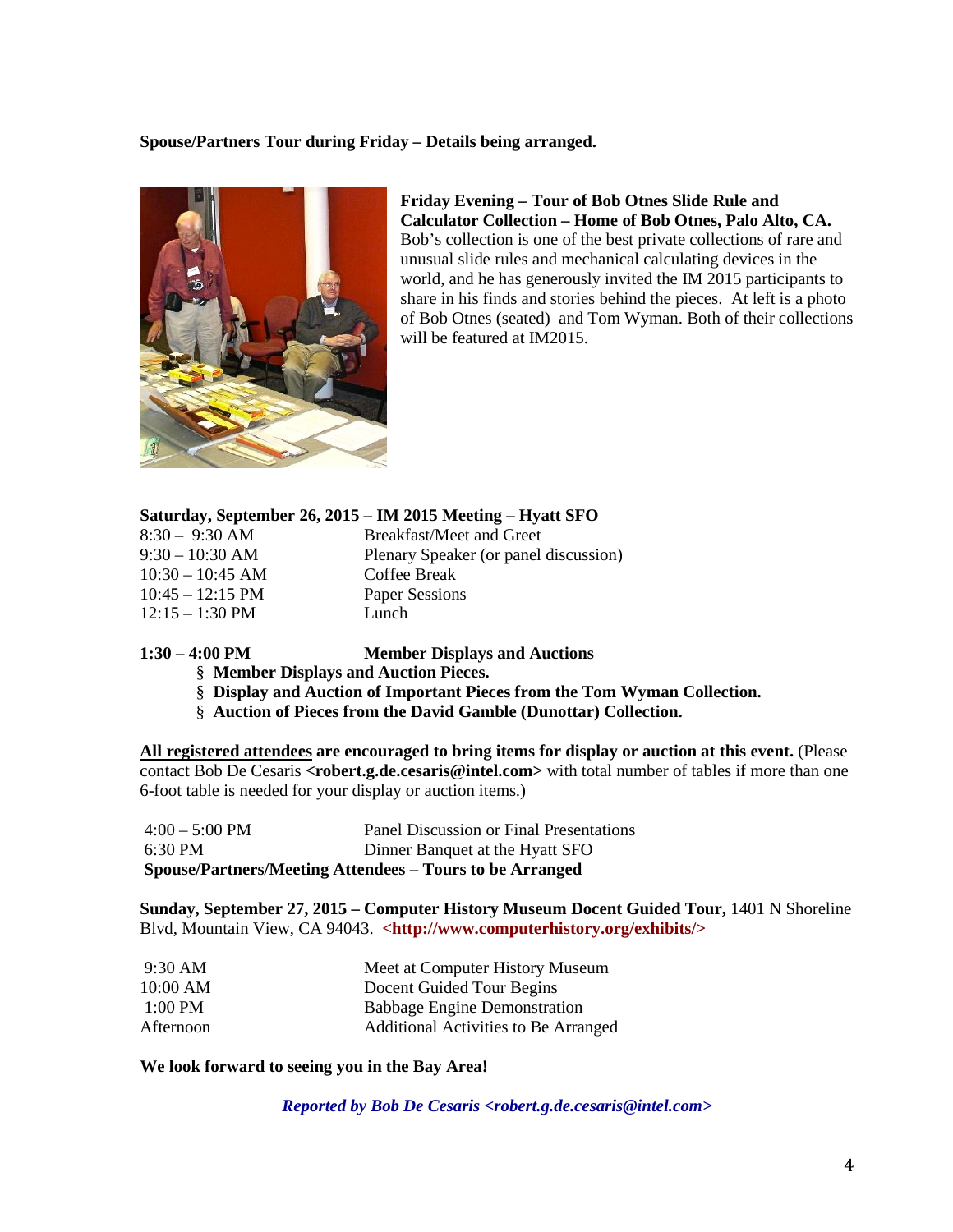**The Fall 2015 & Spring 2016 OS Journals ............** David Sweetman has been busy putting together the *Fall, 2015 issue of the OS journal*. Below is a list of the articles and their authors. The Journal will soon go to press.

| Variants of Soho Slide Rules                 | Werner Rudowski             |
|----------------------------------------------|-----------------------------|
| Pencil Slide Rules Part 3                    | Rodger Shepherd             |
| <b>Comments on Listing Slide Rule Scales</b> | Jose Fernandez              |
| The EngPen: An Unusual Pencil Slide Rule     | Nathan Zeldes               |
| A Chinese Probability Slide Rule             | <b>Richard Smith Hughes</b> |
| Pencil Slide Rules Part 4                    | Rodger Shepherd             |
| K&E Cooke Radio Slide rule                   | <b>Richard Smith Hughes</b> |
| Diabetic Slide Rule                          | Bryan Purcell               |
| Recommended Reading                          | Peter Hopp                  |
| Three Addenda to Two Recent JOS Articles     | Robert J. Sauer             |
| Origins of the K&E Radio Slide Rules         | Clark McCoy                 |
| Dating K&E Slide Rules                       | Clark McCoy                 |
| How to Save a Warped Slide Rule              | W. Richard Davis            |

The *Spring, 2016 issue of the OS Journal* is rapidly filling. Louis Ross and his slide rules will be featured with the following articles:

The Ross Precision Computer - Types I & II. Ed Chamberlain The Ross Rapid Computer. Richard Davis The Ross Student Rapid Computer. Richard Davis The Ross Meridiograph. David Ingram A Biography of Louis Ross Ed Chamberlain and Richard Davis The Louis Ross/John Ross Dempster Mystery. Ed Chamberlain and Richard Davis

Other papers will include: Blackbody Radiation Slide Rules David Siminovitch The Gerber Derivimeter Paul McConnell New to Slide Rules in the 21st Century Phil Rodley Slide Rules Made in Spain Jose G. Fernández

#### *Reported by David Sweetman*

#### **Report from Membership Secretary: Clark McCoy ............**

The membership renewal process is going well. To date we have 400 members signed up for 2015. We are approaching the 403 members that we had for all of last year. If you have not renewed your membership yet, it is easy to do. Just go to the Oughtred Society homepage at:

### <**http://www.oughtred.org/>**

and click on **"Membership"** and follow instructions. You can pay online by Credit card or PayPal, or you can pay by check the old fashioned way.

The following are new members: Francis Geoddeke Sunny Isles Beach, FL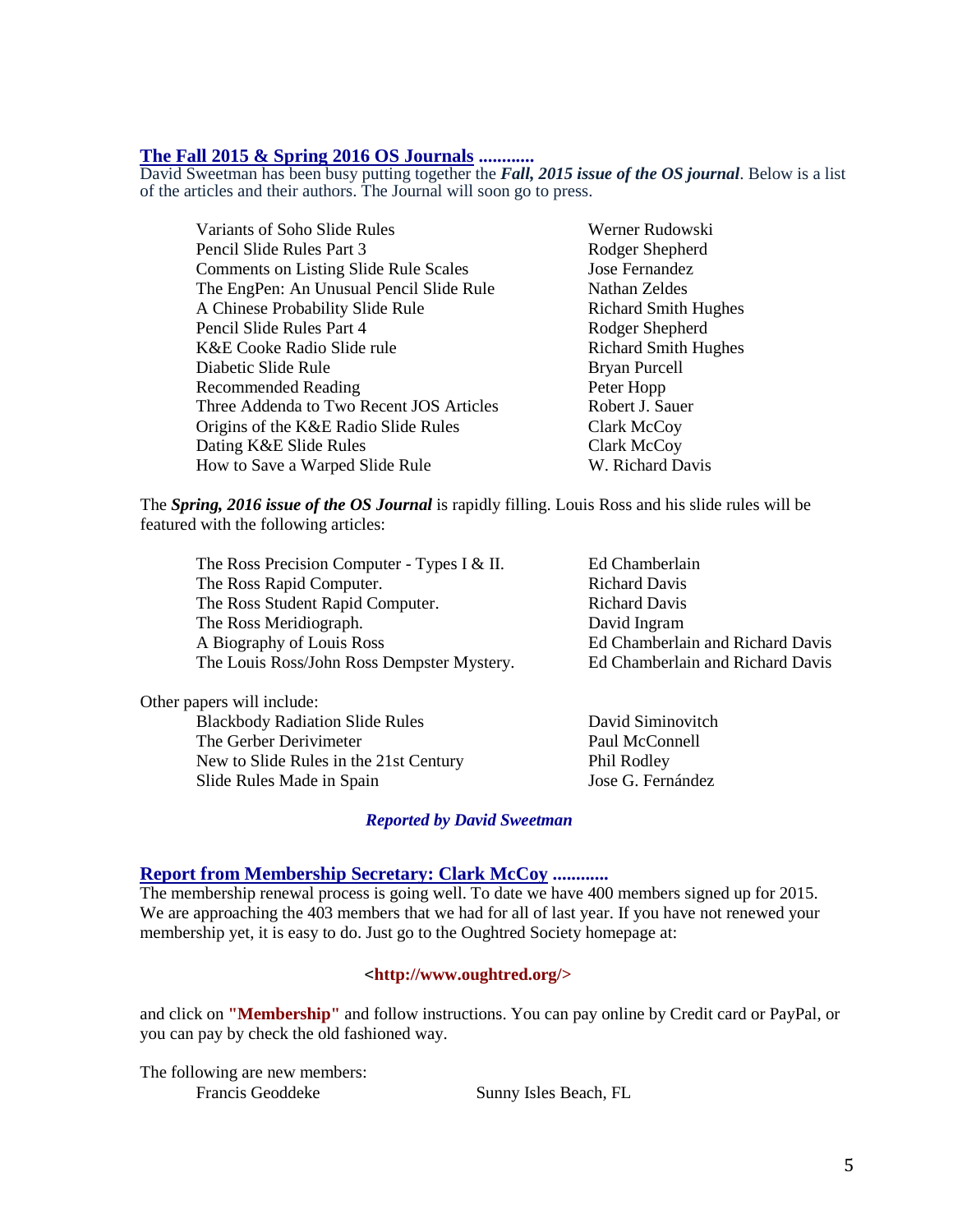Jaoquin Rincon Abedules Rameriz Tobasco, Mexico Chinese Academy of Sciences Peoples Republic of China Robin J. Jacobs Corvallis, OR Brian Rawsom East Amherst, NY Michael Webb Los Altos, CA Jeremy Glick San Francisco, CA

Welcome to the Oughtred Society!

*Reported by Clark McCoy*

## **Notable Slide Rule Sales on eBay: June 1 to July 30 ............**

This time I am featuring just a few of the eBay slide rule sales during June and July. These are in addition to the many Thacher, Fuller, high-end LL duplex slide rules, etc. that also sold.



 **Supremathic circular slide rule with instructions; French. \$245**



**Lord's calculator, Waddington, Coventry, England; with gold face. \$235**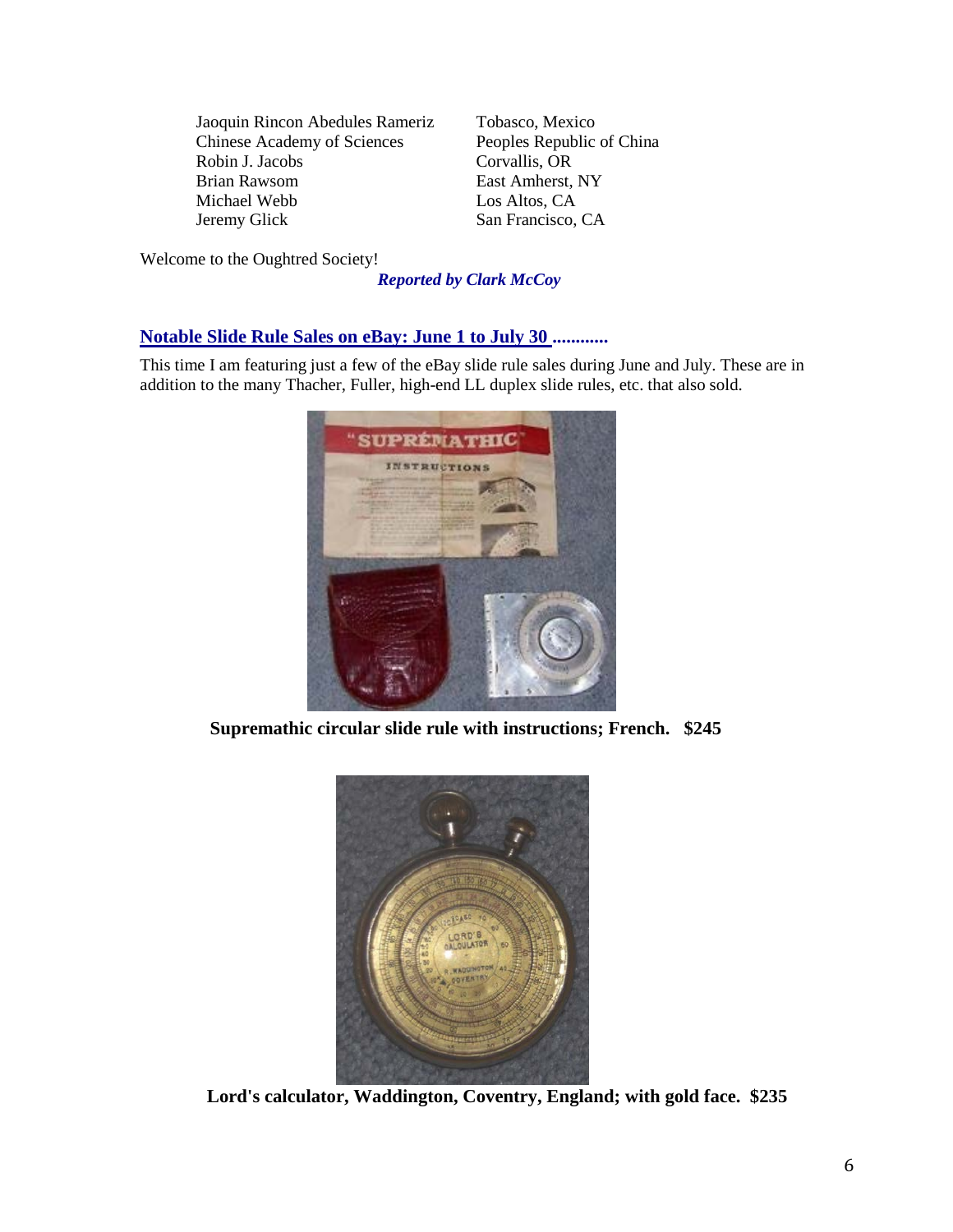

 **Mechanical pencil slide rule. Looks like Makeba-Kombinator, but no maker markings. From Russia \$220**



**Russian Circular Artillery Slide Rule, nicely made of enameled aluminum, with milled finger recesses for turning inner disk. Cold war era Soviet artillery slide rule. This is one of the highest quality slide rules made in the Soviet Union. c. 1980. sold for \$179**



**Brown's slide rule for engineers; for coal fired steam ships. Paper scale surfaces on mahogany wood, 2-slides. Gives: ship speed, coal consumption and ash residue for steam pressure, propeller pitch, etc. English made. sold for \$168**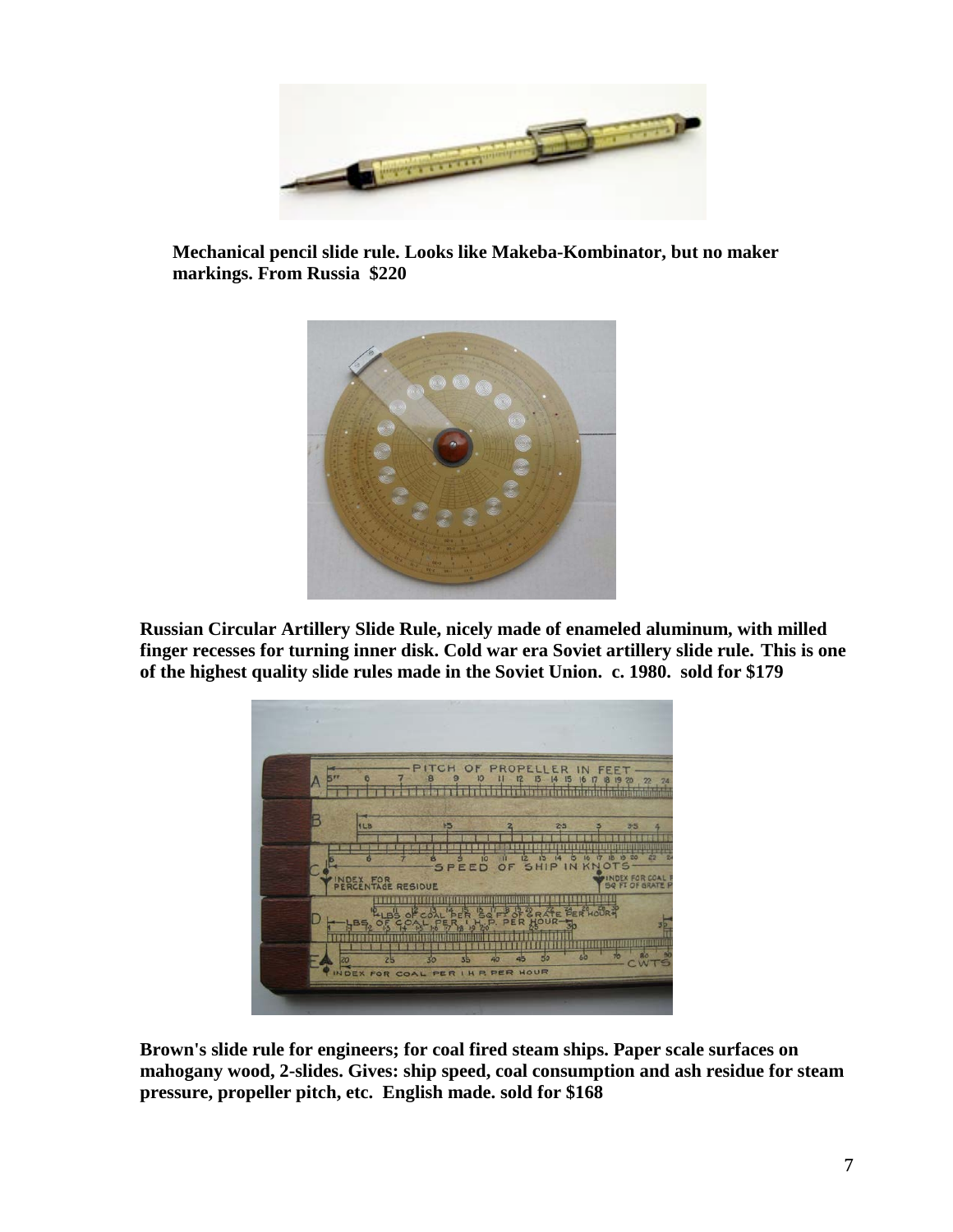

 **Faber Castell TR1 Slide Rule/Calculator. Log Log slide rule one side, digital calculator on the reverse; with working button batteries; FC's attempt to stay in the "calculator" market. German. \$160**



**Pickett N4-ES slide rule with BATMAN case, manuals and tech accessory pocket case. Featured in earlier Newsletter. Made in USA. Two sold at this price. \$145. Bob DeCesaris wrote that he had never seen Pickett Batman slide rules before; now here are two more on eBay.**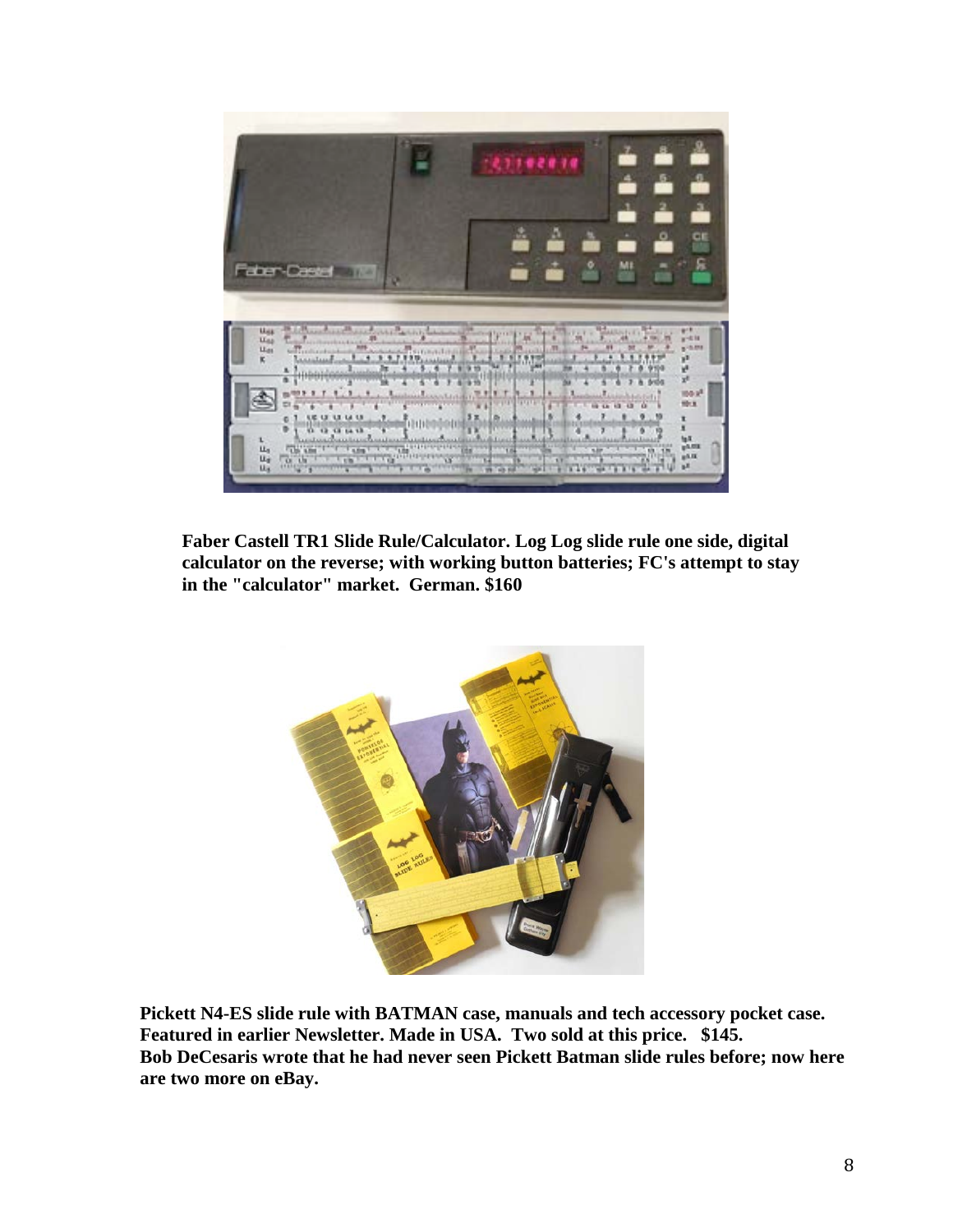

**1843 Palmer's Computing Scale, Lithographed Circular Slide Rule, one of the earliest production circular slide rules made in the US, c.1850. Rare version with instructions on the reverse. Gauge marks for geometry, timber, excise, physics, accounting, etc. calculations. Sold for just \$138.**



**KEUFFEL ESSER No. 4135 Engine Power Computing Slide Rule. Made in the US. A scarce K&E slide rule; sold for \$134**

> *Reported by Ed Chamberlain Images courtesy eBay*

**The Pickett N700T Aerial Photo Slide Rule; a readers contribution............**

**Bob Soltis wrote the following:** While trolling through Walter Shawlee's Sphere Research site, I ran across a pocket slide rule designed for aerial photography. As a photographer who is also a licensed pilot, I took a closer look and at \$49 apiece, they're not that much more than Calumet Blueprint charged me in 1972 for my K + E Log Log Duplex Decitrig. The rule is the classic Pickett white, with the usual leather case and pocket clip.